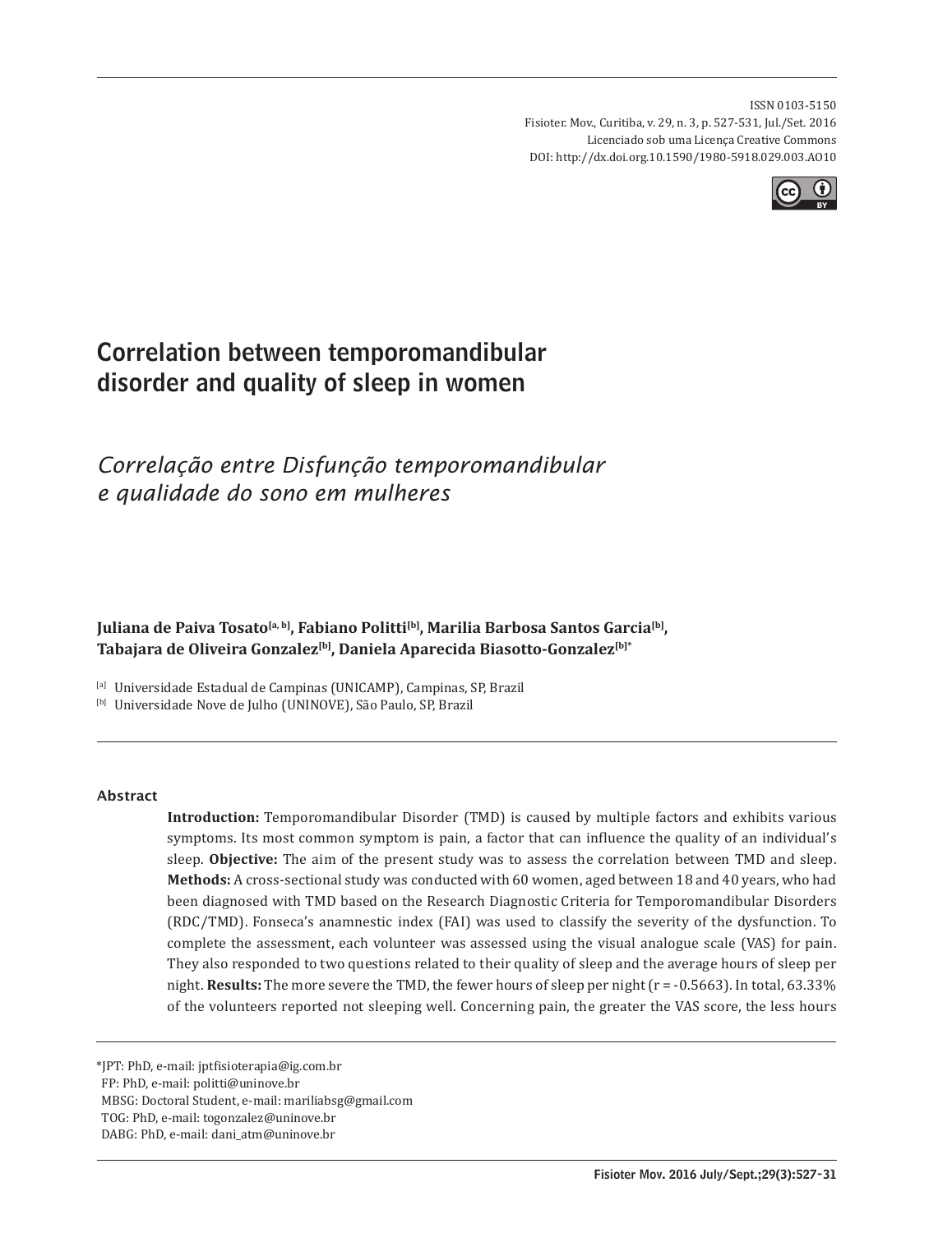of sleep (r = -0.516) and the more severe the TMD. **Conclusion:** It was found that the severityof TMD was correlated with pain symptoms and the number of hours of sleep per night.

**Keywords**: Temporomandibular Joint Disorder. Pain. Sleep.

#### *Resumo*

*Introdução: A etiologia da Disfunção Temporomandibular (TMD) é multifatorial e apresenta sintomatologia variada, sendo a dor o sintoma mais comum, o que pode inϔluenciar na qualidade do sono. Objetivo: Este estudo teve como objetivo avaliar a correlação entre a TMD e a qualidade e quantidade de sono. Métodos: Estudo transversal no qual foram selecionadas 60 mulheres entre 18 e 40 anos, portadoras de TMD, diagnosticadas por meio do Critérios de Diagnóstico para Pesquisa das Desordens Temporomandibulares (RDC/TMD), e que responderam ao Índice Anamnético de Fonsecapara classiϔicação quanto ao grau de severidade da disfunção. Para completar a avaliação, cada voluntária respondeu a Escala visual analógica da dor, e duas questões com relação a qualidade do sono, e a quantidade média de horas de sono por noite. Resultados: Veriϔicou-se que quanto mais severa a TMD, menor o número de horas dormidas por noite (r = -0,5663) e 63,33% das voluntárias relataram não dormir bem. Com relação a dor, quanto maior a dor, menor as horas dormidas (r = -0,516) e quanto mais severa a TMD, maior a dor. Conclusão: Observou-se que quanto mais severa a TMD, maior a dor e menor o número de horas que as voluntárias referiam dormir por noite.*

*Palavras-chave: Transtornos da Articulação Temporomandibular. Dor. Sono.*

#### **Introduction**

Temporomandibular disorder (TMD) can be defined as a disorder that involves the muscles of mastication, the temporomandibular joint (TMJ) and associated structures (1, 2). Its etiology is multi-factorial and involves different aspect, including muscle problems, occlusal issues, structural and postural abnormalities, psychological problems, parafunctional habits, degenerative processes and traumatic injuries (3).

Despite this characterization of varied symptomatology, pain is the most commonly observed symptom (4,5,6,7). Although both men and women are affected by TMD, the disorder is more common among women(8). Chronic pain can lead to physical, psychological and social effects, with a direct impact on the individual´s quality of life (9,10,11). Sleep can be affected by the constant presence of nociceptive stimuli (12, 13).

Oliveira et al. (14) assessed volunteers with TMD and confirmed that the quality of sleep was endangered in more than 50% of the participants. The same authors stated that a higher intensity of pain was correlated with a lower quality of sleep. Similar results were found by Verri et al. (15), who assessed 101 university students. Among those assessed, more severe TMD was correlated with a worse quality of sleep.

Sleep is fundamentally important for the body, helping it to recuperate and preserving the individuals physical, mental and psychological health (16). Abnormalities that can negatively affect sleep should be assessed and controlled. Thus, the aim of the present study was to assess the correlation between temporomandibular disorder and the quality and quantity of sleep among women.

#### **Methods**

#### Study Design

This is a cross-sectional study, which assessed the correlation between TMD and the quality and quantity of nocturnal sleep. This study is in accordance with Resolution 196/96 of the National Health Council (M/S, 10/10/96) and received approval from the Research Ethics Committee of the institution in question, under protocol number 245845.

#### Volunteers

Ninety-three volunteers from the physiotherapy clinic of the UniversidadeNove de Julhowere first interviewed. All 93 expressed an interest in participating.

528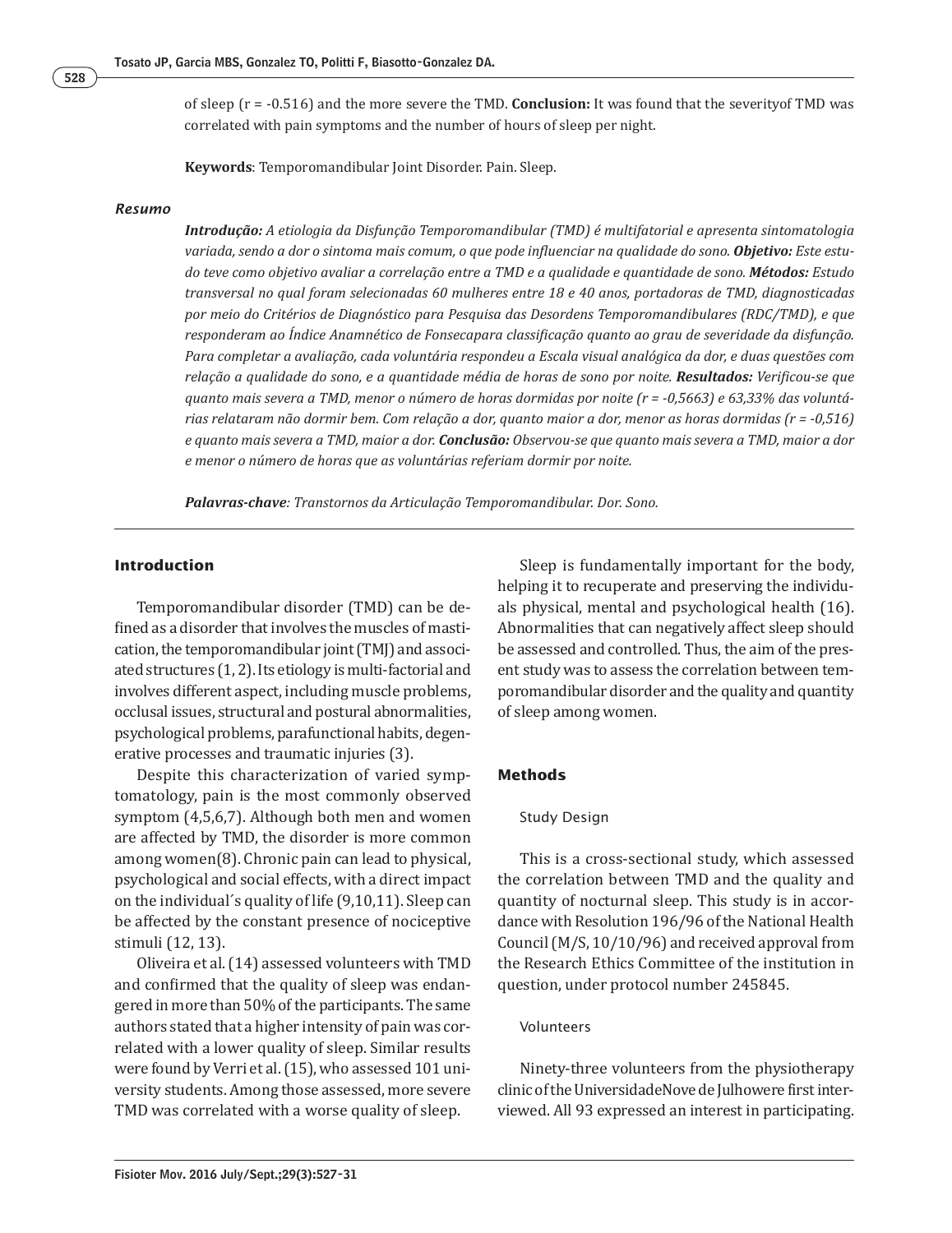However, 33 of them were excluded for not satisfying the inclusion criteria. Sixty volunteers, aged between 18 and 40 years, who had been diagnosed with TMD through the Research Diagnostic Criteria for Temporomandibular Disorders(RDC/TMD) (17), were selected to participate in this research. They had no dental flaws, a class I angle and werenot undergoing any dental treatment or taking medication (analgesic, anti-inflammatory or muscle relaxant). They also had no medical history of systemic disease or facial trauma and were not oral breathers.

#### Procedures

The volunteers were first submitted to the RDC/ TMD(17), an instrument that enables a diagnosis of TMD to be made using a translated and validated questionnaire. Subsequently, they completed the Fonseca anamnestic index (18), which contains 10 questions and three answer options: yes (10 points); no (0 points) and sometimes (5 points). These answers provide a score and classify TMD in terms of severity. To complete the assessment, each volunteer was tested using the visual analog scale (VAS) and responded to two questions related to their sleep patterns: did they think they slept well (yes or no answer); and how many hours did they sleep per night (average).

#### Data Analysis

After finishing the data collection, Spearman's correlation was applied to determine if there was a correlation between the severity of TMD, pain and hours of sleep. The following correlation values wereconsidered:  $r = 0$ , zero correlation; r between 0 and 0.3, weak correlation; r between 0.31 and 0.6, regular correlation; r between 0.61 and 0.9, strong correlation; r between 0.91 and 0.99, very strong correlation and r = 1, full correlation. Version 5.3 of BioEstatwas used to analyze and process the data (Belém, PA, Brazil).

## **Results**

All of the volunteers assessed exhibited TMD according to the RDC/TMD, with painful symptoms for at least three months and a VAS score of at least three points. After the diagnosis of the disorder, Fonseca´s anamnestic index (18) was used to classify the disorder as mild, moderate or severe.

Once the number of hours the participants slept per night had been established, tests were run to determine if there was a negative correlation with the severity of the disorder  $(r = -0.5663)$ . Concerning the quality of sleep, when questioned, 63.33% of the volunteers claimed not to sleep well. Upon correlation of the pain scale and the hours of sleep, it was found that greater pain led to less hours of sleep (r = -0,516). Upon correlating the severity of TMD with the pain scale, it was clear that pain increases in line with the severity of TMD ( $r = 0.75$ ). Thus, it is possible to suggest that more severe TMD leads to greater pain and less hours of sleep per night.

Table 1 - Correlation between the severity of TMD, pain and hours of sleep

|                           | Correlation |
|---------------------------|-------------|
| Hours of sleep x TMD      | $-0.566*$   |
| VAS pain x Hours of sleep | $-0.516*$   |
| TMD x VAS pain            | $0.750*$    |
| Note: $*$ n $<$ 0.05      |             |

Note: \*p < 0.05

## **Discussion**

In order to select the volunteers, two instruments were used. The RDC/TMD and the Fonseca anamnestic index enable a diagnosis of TMD and a classification of the severity of the disorder, respectively. Both of these instruments are established in the literature (17,18,19,20,21,22,23). The VAS was used to assess pain as it is reproducible and easy to understand (24). Concerning sleep, two simple questions were selected that would enable correlations to be analyzed between this variable and the pathology in question (TMD). This approach was used considering the hypothesis that there could be a correlation between pain, typical among patients with TMD, and sleeping problems, given that pain is a potential cause of insomnia, due to the fact that it can cause discomfort and changes in the individuals regulation system.

Brosseau et al. (25) explained that there is a correlation between sleep problems and pain, suggesting that this abnormality is based on the neuro-endocrine system, which regulates both entities. Disorders of the pituitary-adrenal axis and the limbic system are intimately connected to sleep, a factor that predisposes patients with chronic pain to a greater risk of insomnia (1). Abdala and Bahammam (26) stated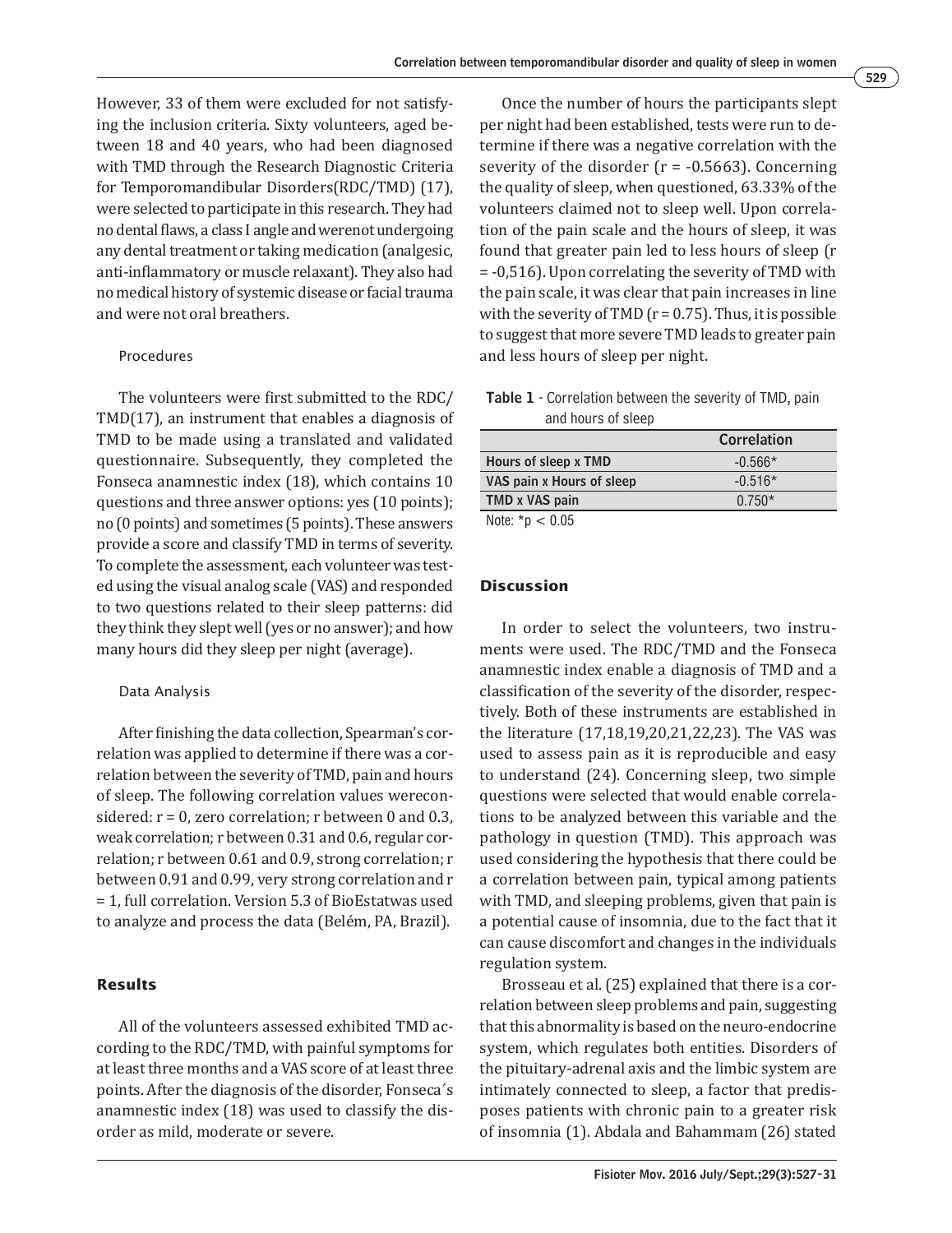that sleep deprivation could be correlated with neurohormonal changes. Valenza et al. (27) reported that sleep is an important restorative agent for the body and sleep deprivation can lead to physiological and neurological problems, increasing the heart rate, blood pressure, activity of the sympathetic nervous system and levels of cortisol (the hormone related to stress), while also causing hyperglycemia and fatigue. The authors also reported that between 50 and 80% of patients with chronic pain suffer from sleep disorders.

Sleep is an important restorative function for the body. Dattilo et al. (28) reported that poor quality sleep decreases protein synthesis and increases degradation processes, leading to abnormalities in the metabolism of the muscles. It has been suggested that this can affect the patterns of muscle activation in TMD patients, leading to tension-related headaches. Oliveira et al. (29) stated that TMD has a negative effect on the quality of sleep and quality of life. Lei et al. (30) investigated the prevalence of sleep disorders among TMD patients and confirmed that the two variables were correlated, given that the frequency of sleep disorders was significantly higher among those with TMD, when compared with healthy individuals.

Based on the results of the present study, and considering that a correlation was found between the severity of TMD, pain and sleep, further studies should be conducted with a more complex approach, highlighting the multi-factorial nature of this disease. It isalso worth stressing that improving the quality of the individual´s sleep should be considered as a therapeutic strategy for these patients.

In the present study, the authors opted to use simple questions to assess sleep as these questions could be easily replicated in clinical practice. However, more complex questionnaires and supplementary examinations would be extremely valuable in the assessment of sleep (quality and quantity) in future studies.

## **Conclusion**

It is clear that more severe cases of TMD are characterized by greater levels of pain and less hours of sleep per night. Therefore, it is suggested that assessmentsof the quality and quantity of sleep are considered for patients with this disorder, and other pathologies involving pain.

## **Acknowledgements**

The authors would like to thank CAPES for their financial support.

## **References**

- 1. Carrara SV, Conti PCR, Barbosa JS. Termo do 1º Consenso em Disfunção Temporomandibular e Dor Orofacial. Dental Press J Orthod. 2010;15(3):114-20.
- 2. Leeuw R. Orofacial pain: guidelines for assessment, diagnosis, and management. 4th ed. Chicago: Quintessence; 2008.
- 3. Pereira Jr FJ, Vieira AR, Prado R, Miasato JM.Visão geral das disfunções temporomandibulares. RGO - Rev Gaúcha Odontol.2004;52(2):117-21.
- 4. Truelove EL, Sommers EE, LeResche L, Dworkin SF, Von Korff M.Clinical diagnostic criteria for TMD. New classification permits multiple diagnoses. J Am Dent Assoc. 1992;123(4):47-54.
- 5. Plesh O, Sinisi SE, Crawford PB, Gansky SA.Diagnoses based on the Research Diagnostic Criteria for Temporomandibular Disorders in a biracial population of young women. JOrofac Pain. 2005;19(1):65-75.
- 6. Orlando B, Manfredini D, Bosco M. Efficacy of physical therapy in the treatment of masticatory myofascial pain: a literature review. Minerva Stomatol. 2006;55(6):355-66.
- 7. Gonçalves DA, Dal Fabbro AL, Campos JA, Bigal ME, Speciali JG.Symptoms of temporomandibular disorders in the population: an epidemiological study. JOrofacPain. 2010;24(3):270-8.
- 8. Zanettini I, Zanettini UM. Disfunções temporomandibulares: estudo retrospectivo de 150 pacientes. Rev Cient AMECS. 1999;8(1):9-15.
- 9. Brown FF, Robinson ME, Riley JL, Gremillion HA. Pain severity, negative effects, and microstressers as predisctors of life intereference in TMD patients. Cranio. 1996;14(1):63-70.
- 10. Moreno BGD, Maluf SA, MarquesAP, Crivello-Júnior O. Clinical and quality-of-life assessment among women with temporomandibular disorder. Rev Bras Fisioter. 2009;13(3):210-4.

530